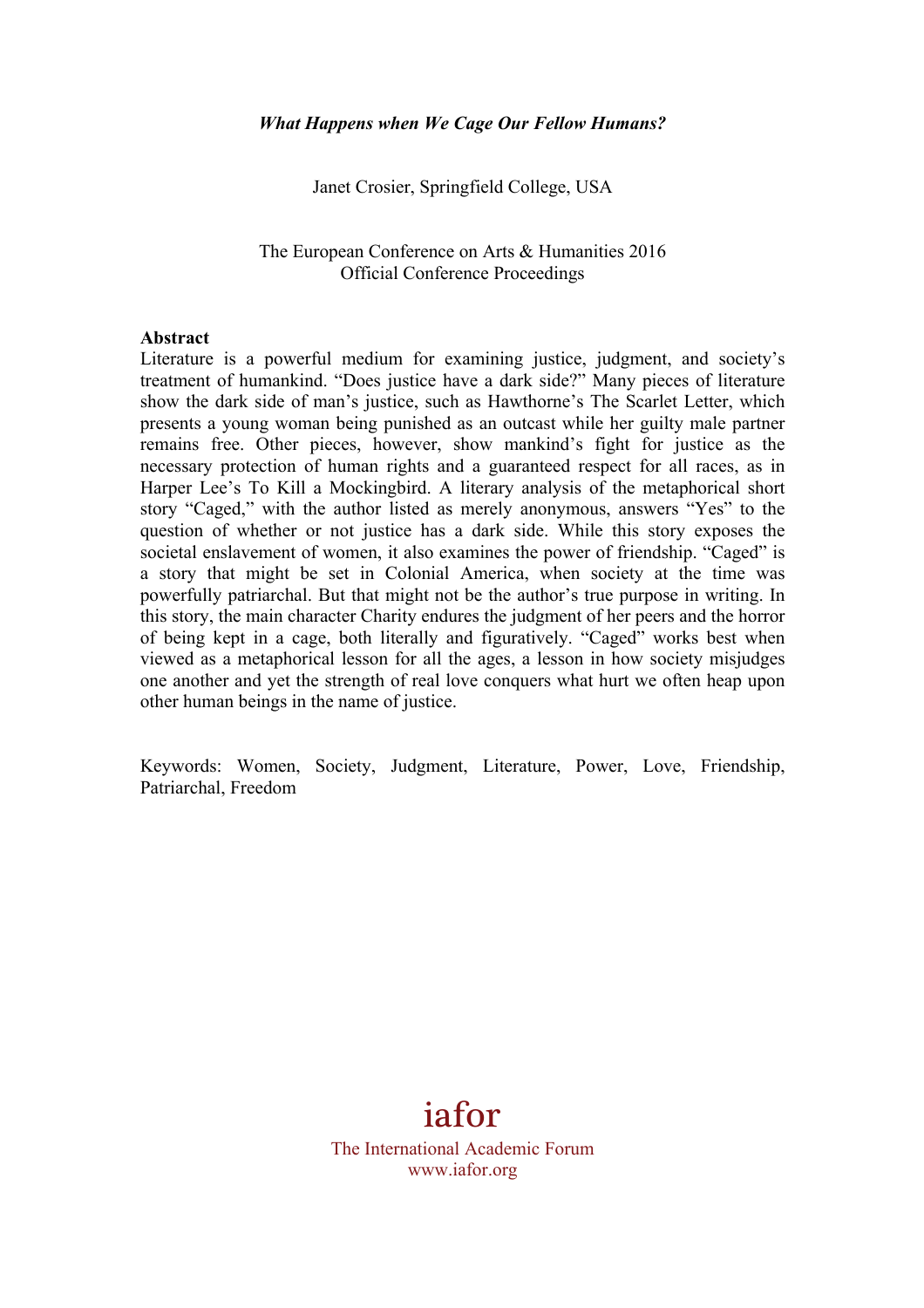# **Introduction**

The power of literature is that each reader brings his or her own perspective to the written word. Each person's background and beliefs affect that individual's interpretation of and reaction to a piece of literature. That makes literature powerful and unique. It means that stories such as "Caged" by an anonymous author can teach many lessons to many people.

There are many aspects to this story that could be effectively analyzed. The following literary analysis uses "Caged" to examine the question: "What happens when we cage our fellow humans?" The analysis will focus on the aspects of fear, control through the abuse of power, and isolation as portrayed in the story. "Caged" tells the story of prejudice and restriction of freedom inflicted upon those who will not conform to unfair rules and values.

# **Setting and Background**

"Caged" could present a historical look at life for women in a past rural patriarchal society. But it offers a much more meaningful message when read as a parable of sorts or a metaphorical look at how humans enslave other humans who have differing points of view, or those who do not conform to the pressures of those who misuse power.

Some instructors refer to "Caged" as a parable. As parable, a story illustrates a moral or a spiritual teaching or lesson. Dictionary.com defines a parable as "a short allegorical story designed to illustrate or teach some truth, religious principle, or moral lesson"

I prefer to call "Caged" a metaphor, a metaphorical story where items and events stand for something else. A cage represents control, in this instance, control of a human being. Although a cage could be used for protection, in this story, it is used as a prison, a loss of freedom. This prison equals control over the character Charity by nearly all outside influences on her life as well as by her own inner demons – forced upon her by the harsh beliefs and rules of an unforgiving patriarchal society. When we control or cage other human beings, nothing good can happen.

"Caged" tells the story of a young married woman who flees an abusive marriage. Her only hope is to get back to the village where she was raised. The problem is that she knew those living in this village would not welcome her there as she would be considered a traitor for having left her husband. This village is a patriarchal society run by a group of church elders. The women in this village have little to no say about how they live their lives. Everything is directed by the elders and by the women's husbands. Despite knowing this, Charity has no place else to go.

# **Fear**

The village women are filled with fear and horror from the moment Charity enters the village. The story begins after Charity has escaped from an abusive marriage and literally fled for her life. The opening words are: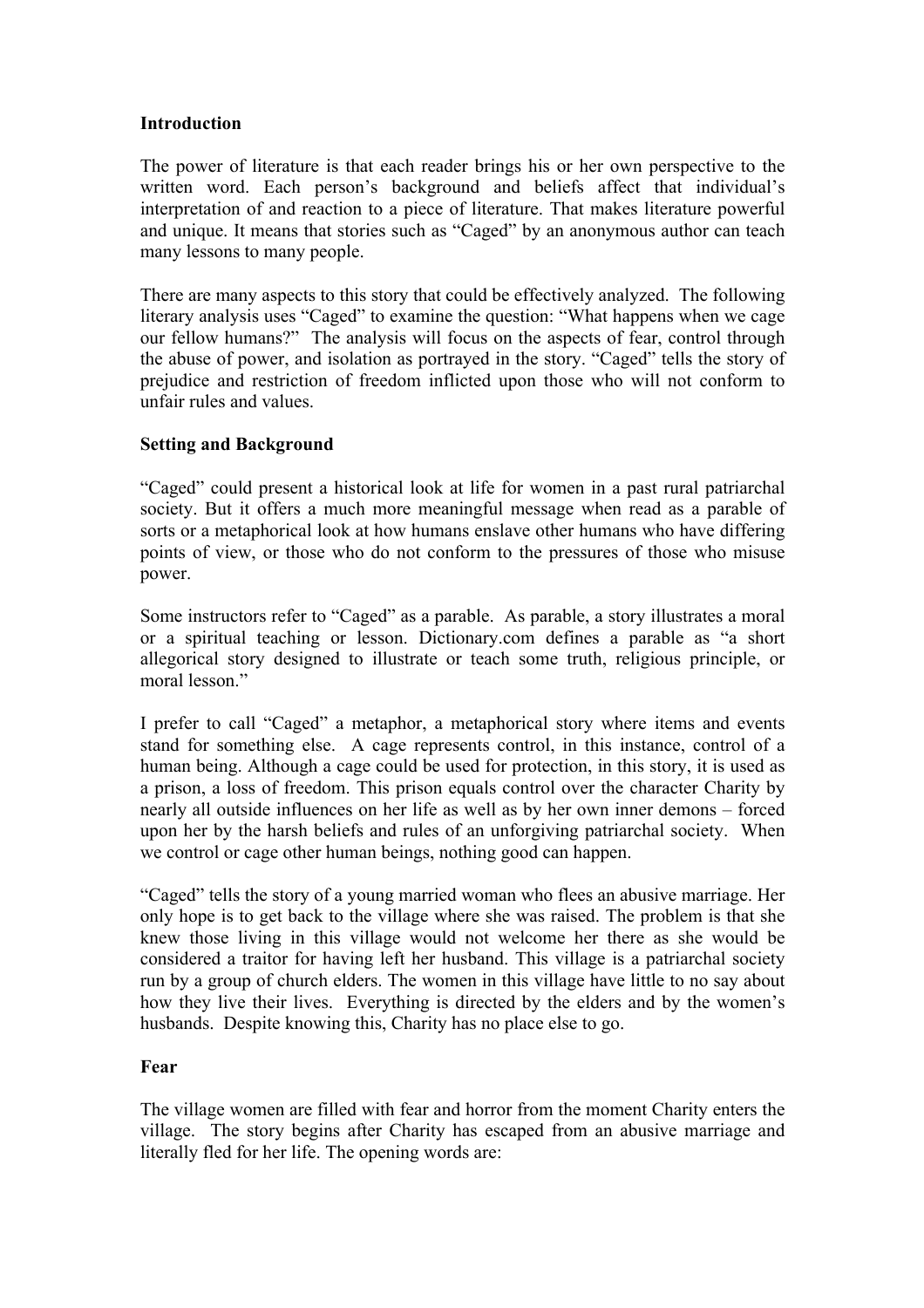"Just a little further. You can make it." Charity heard these words over and over in her mind, her head pounding from the bruises that disfigured her face. Lips swollen and purple, every inch of her body was either scratched or beaten, until it had become grotesque, something beyond human recognition.

Charity was human though and she was alive. She must concentrate on that, just being alive. Her foot caught on a root across the path. She felt her body crash to the earth, branches grabbing at her tender flesh. Sobs caught in her throat then echoed forth into the still black night. No one was there to hear." (Anonymous 1)

How do the village women respond? "Charity did her best to smile, but her lips only cracked and blood trickled down her chin to join the redness already gathered near her shoulder. She saw the horror rising in the faces of the two women as their eyes looked quickly away. It seemed as if they could not hear her or that their ears refused to listen, and they turned their backs as Charity's voice croaked out, "Help me, please. Please?" (1). The fear of the village women evolves, sometimes heightened, and at other times, barely discernible, at least on the surface.

When the women first see Charity, they are filled with horror, viewing Charity as some kind of monster there to do them bodily harm. They view the bruises covering her body as just something ugly to look at and not as proof of how brutally Charity has been treated by someone claiming to love her. Fear drives the women to hide from Charity rather than helping her. The women who recognize Charity as a former childhood neighbor or friend hide any pain this realization may cause them. The only action they are brave enough to take without the direction of the church elders is to place an apron over Charity's face so they do not have to look at her pain and hear her pleas for help. This form of self doubt is further evidenced by the women sending for the elders to tell them what they should do. Literally, the women have hidden inside the church building and sent one woman to contact her husband, who is a church elder, to tell them what to do. This makes the reader aware of the rampant abuse of power and control evidenced in this village.

Those who display fear even more than the village women are the church elders who make and enforce all the rules. Even the elders show a fear of Charity. They are concerned that she might show other women that they do not have to let themselves be enslaved by either their husbands or by the church. The fear of these women continues as they ignore Charity's physical needs until the cage is built and Charity is placed inside making her no longer a "threat" to the women. Now they show a false sense of bravery, even making fun of the young prisoner. They are not truly brave though, as any direct looks from Charity scare the women and they once again turn their backs on her. The elders are so filled with fear that they put an injured woman inside of a cage. This leads to the second area of analysis, control through the abuse of power.

#### **Control through the Abuse of Power**

When Charity first enters the village and the women notify the elders of her existence, they state respond: "Yeah. This could be a really good thing, if we keep our heads about us"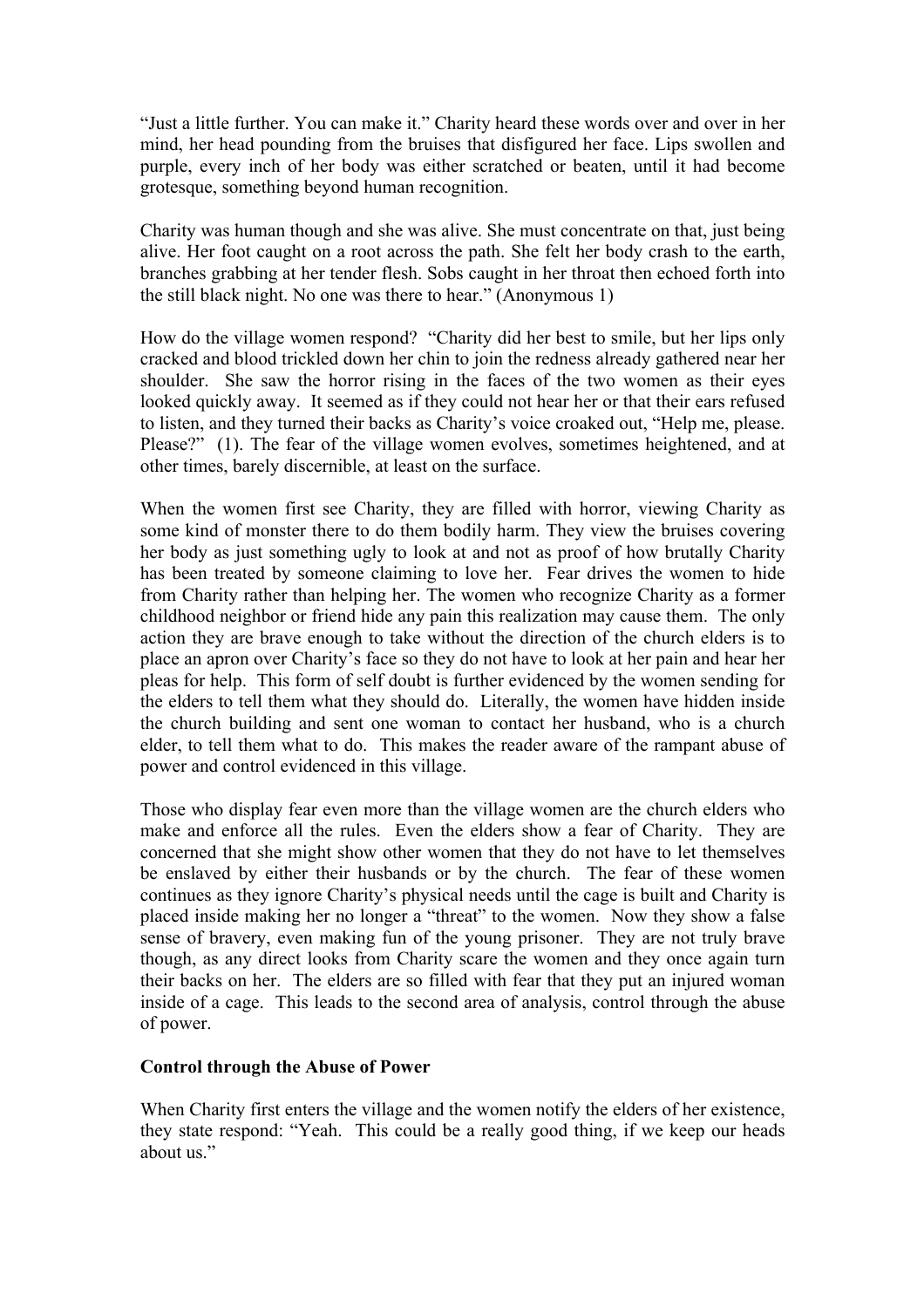"How do you figure that? She left her husband didn't she? And she left the church too."

"We will show what happens when you follow your own ideas."

"That's right!" shouted the crowd of men, raising their hands in the air.

"What do you have in mind?"

"We will build a fence around her. Build it right here in the middle of the square. That way the women will see her every morning when they come to fetch water. Let them watch her in prison. Maybe that will give them something to talk about besides their idle chatter and complaints about us men."

"Yeah. Gossip is the devil's work." (3)

Fear comes from control and lack of control. The fear that they might lose the control they have over the women of the village leads to a great abuse of power by the elders, even though it is evident that they are already abusing their power to control the village women. These women are not allowed to make any decision without consulting at least their husbands. The ultimate rules of the land are made by the church elders. Charity is the victim of the biggest misuse of power by the elders. The major areas of control or abuse of power over Charity as evidenced in "Caged" as ways that humans cage other humans include the following. Please note that not all control is shown by the church elders. They are merely the ones in charge and the main impetus for all the abused control in this village.

The one person who does not seem to show any fear from this abuse of control is Charity. She accepts her situation, knowing that the rules of this village required this abusive treatment of her. Even Charity's friend Constance, an unmarried woman of the village, allows fear to control the amount of help she is willing to offer her childhood friend. It is true that she at least accepts Charity and brings her food and water. Many of the village women knew Charity before she had married, yet Constance is the only one willing to step up to help. Perhaps this is partially due the fact that Constance is not married and thus does not have to answer to any man when she returns home at night. However, she is not free from the control of men. When Charity first arrives in the village, Constance lags behind the other women who have already gathered at the well in the center of town. "Constance dared not breath until she reached the safety of the bushes where she crouched as low as possible, craning her neck towards the men." She is so saddened to see her friend abused that she has to run home, returning later after Charity has been imprisoned. " Once the cage was completed to the satisfaction of the elders, the men shoved the prisoner roughly inside. They took turns walking round and round the bars, testing each one. Then, all at once, they left. Charity was alone" (3).

Constance sneaks back to the village square after dark and places some food and water into the cage, hiding her presence even from Charity. Constance knows that if the church elders were to find out that she was helping Charity, that she too would be punished. Perhaps the elders would cage her as well. Fear of the elders and their rules controls Constance and limits her actions.

#### **Isolation**

The abusive use of power leads to isolation for all involved. Charity is clearly isolated as she remains imprisoned in the man-made cage. Constance is isolated from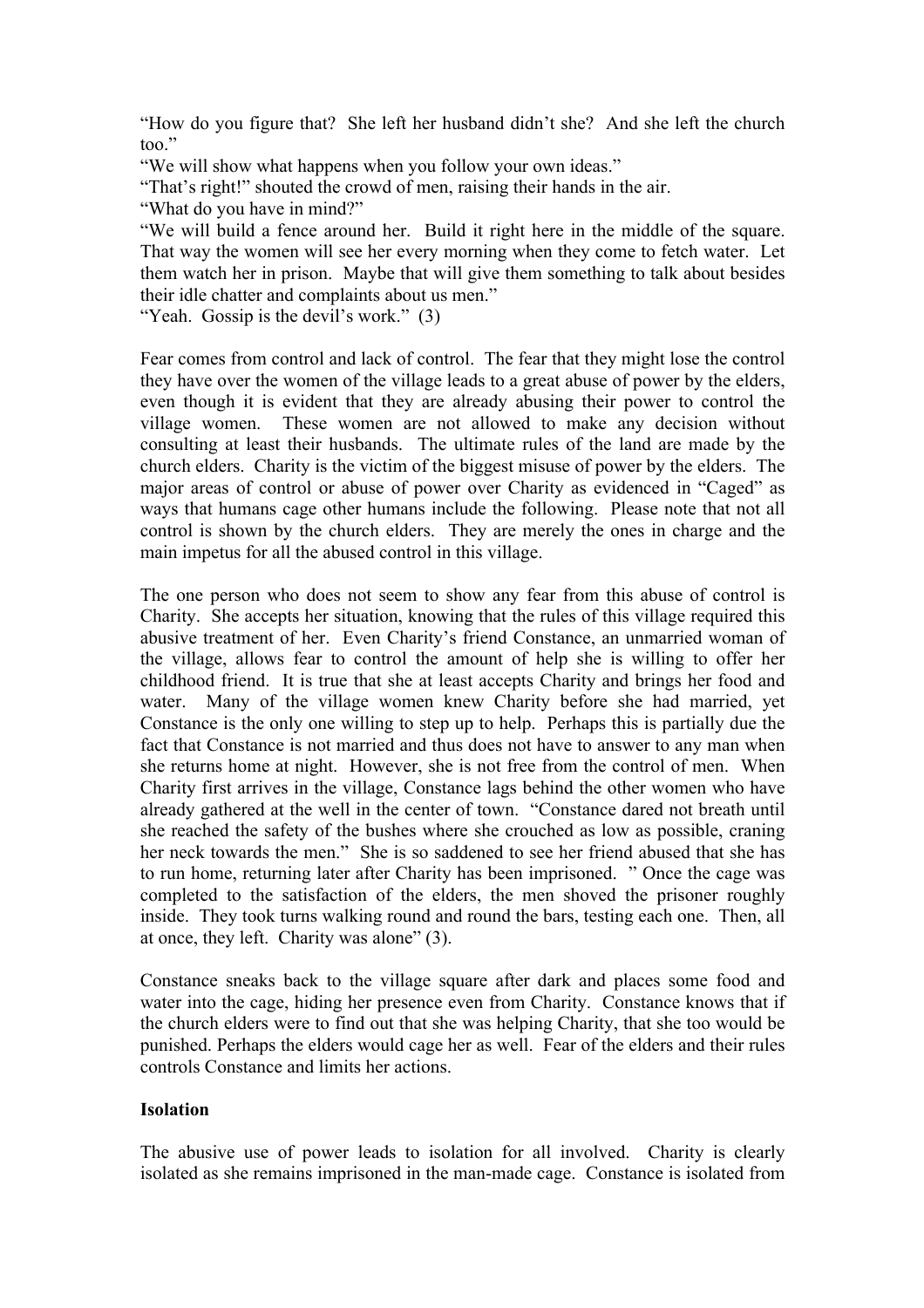the other village women as she needs to hide the fact that she is helping Charity. The village women are isolated within their controlled society and remain under the control of their husbands and the elders. Even the village elders are isolated from anyone with different ideas and beliefs they theirs. They are even isolated from the women in the village because they must retain their religious control and leadership.

What would happen to the women of the village if they no longer followed the elders' rules? The end of the story offers insight into this. "Charity still stood, looking through the bars as a new day began. Once again the women returned. They chatted and gossiped as though nothing had changed. An occasional glance towards the prisoner was a reminder of her place. No one spoke to her.

Day after day started the same way, but the reactions of the women slowly began to change. The jeering had stopped. Charity would wait in silence for the protective night time and the welcoming package she knew would arrive. As the days passed, the women often looked right through the bars of Charity's cage, but never directly at the prisoner. To them, Charity did not exist. She was just the woman in the cage." (Anonymous 7)

# **Conclusion**

There are many other aspects to this story that deserve to be analyzed, symbolism and character development being just two of these. Even the points presented in this research analysis could be delved into in much greater detail. The power of this story lies in its ability to allow its readers a glimpse into the darker side of justice and the answers offered to the question of what happens when humans cage their fellow humans. I am attaching a copy of "Caged" so that you may decide for yourselves.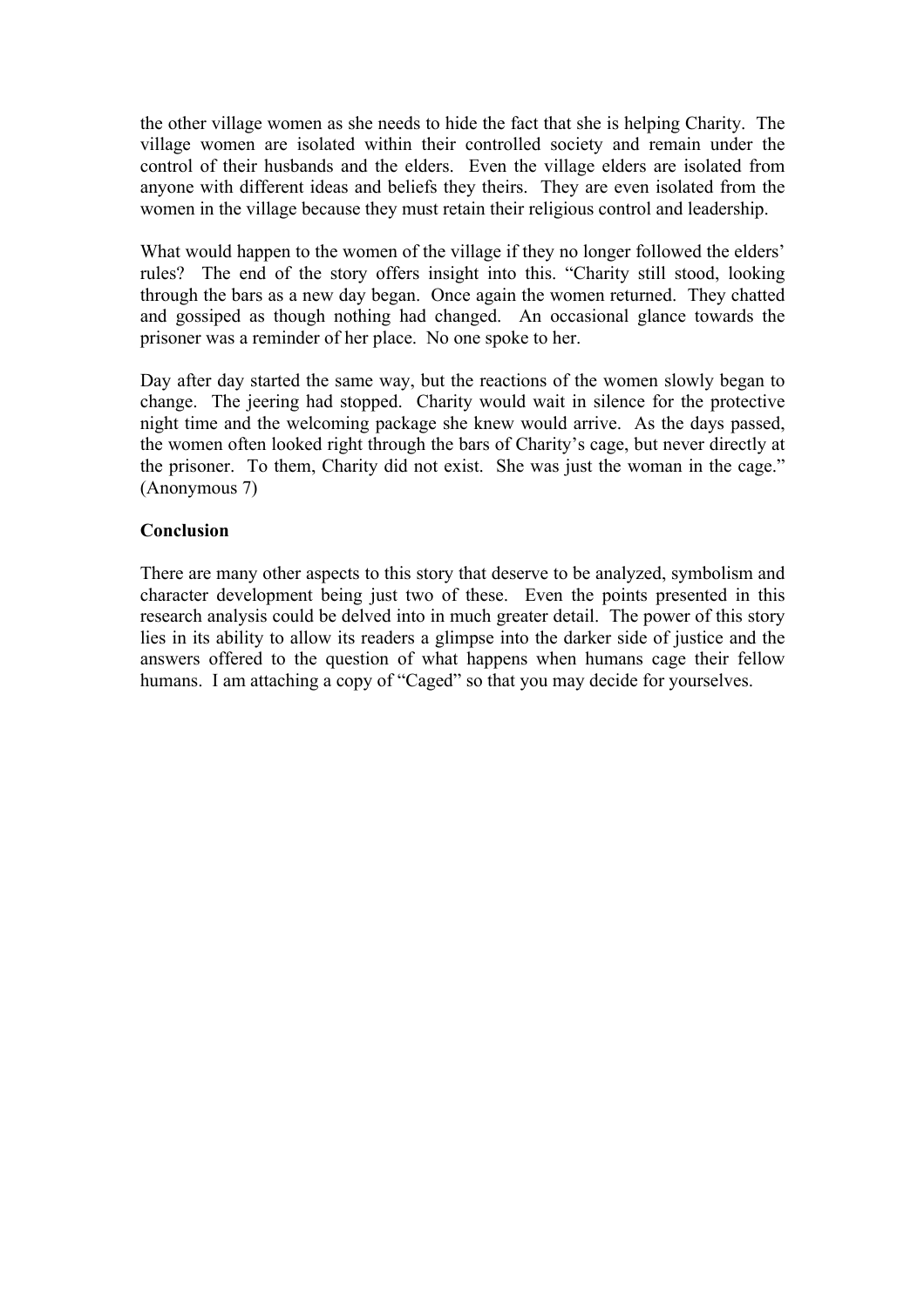# Caged

# By Anonymous

"Just a little further. You can make it." Charity heard these words over and over in her mind, her head pounding from the bruises that disfigured her face. Lips swollen and purple, every inch of her body was either scratched or beaten, until it had become grotesque, something beyond human recognition.

Charity was human though and she was alive. She must concentrate on that, just being alive. Her foot caught on a root across the path. She felt her body crash to the earth, branches grabbing at her tender flesh. Sobs caught in her throat then echoed forth into the still black night. No one was there to hear.

Charity dragged herself behind some bushes at the side of the path. Stars shone brightly overhead as she lay on her back, squinting through slits which were once sparkling blue eyes. "Charity." She wondered if anyone knew how hard she had worked to live up to that name. Did they know how often she had sacrificed, what she had sacrificed for him, never asking, never receiving anything in return? That wasn't quite true. She had received his ridicule, had felt his belt across her back.

Gritting her teeth, Charity gently wiped her face with the edge of her blouse. "Keep moving," she whispered, "Keep moving. You have to reach the village before morning. Have to creep in before the elders wake up." She pictured the women in the village. Could they accept her nightmare escape? Would they welcome her into their midst? Her eyes closed, tears once again rising to the surface. She knew what their reactions would be.

Each day the women of the village gathered at the well in the square just as the sun rose over the hills. They carried buckets to fill with water for the morning meal. Mostly they came to the square as their one chance to venture out of their homes, beyond the control of their husbands.

At the well you could visit friends, share recipes, even gossip if you dared. As long as you stayed on guard for the women whose husbands were elders, you could feel free to smile, laugh, and talk. How quickly the younger women would learn: "Never complain openly about your husband" and "Never ever speak badly of the church or one of the elders." A word to the wrong person would mean a visit from the church leaders with a reprimand sure to follow. The wrath of a husband could be very great if he felt humiliated by a woman, especially by his wife.

Charity watched the sun peek shyly over the tree tops as the village came into view. Around a bend, two women carrying buckets stepped into the path. If only she could get their attention. As she lifted her arm to wave, several deep cuts re-opened and trails of new blood ran down her arm onto her blouse.

The women paused as if they might have heard a sound. Charity took advantage of this and limped forward. As she drew nearer, the women moved their buckets in front of their chests, creating a barrier between their clean bodies and this filthy, wounded creature. The two women shuffled from one foot to the other. Charity did her best to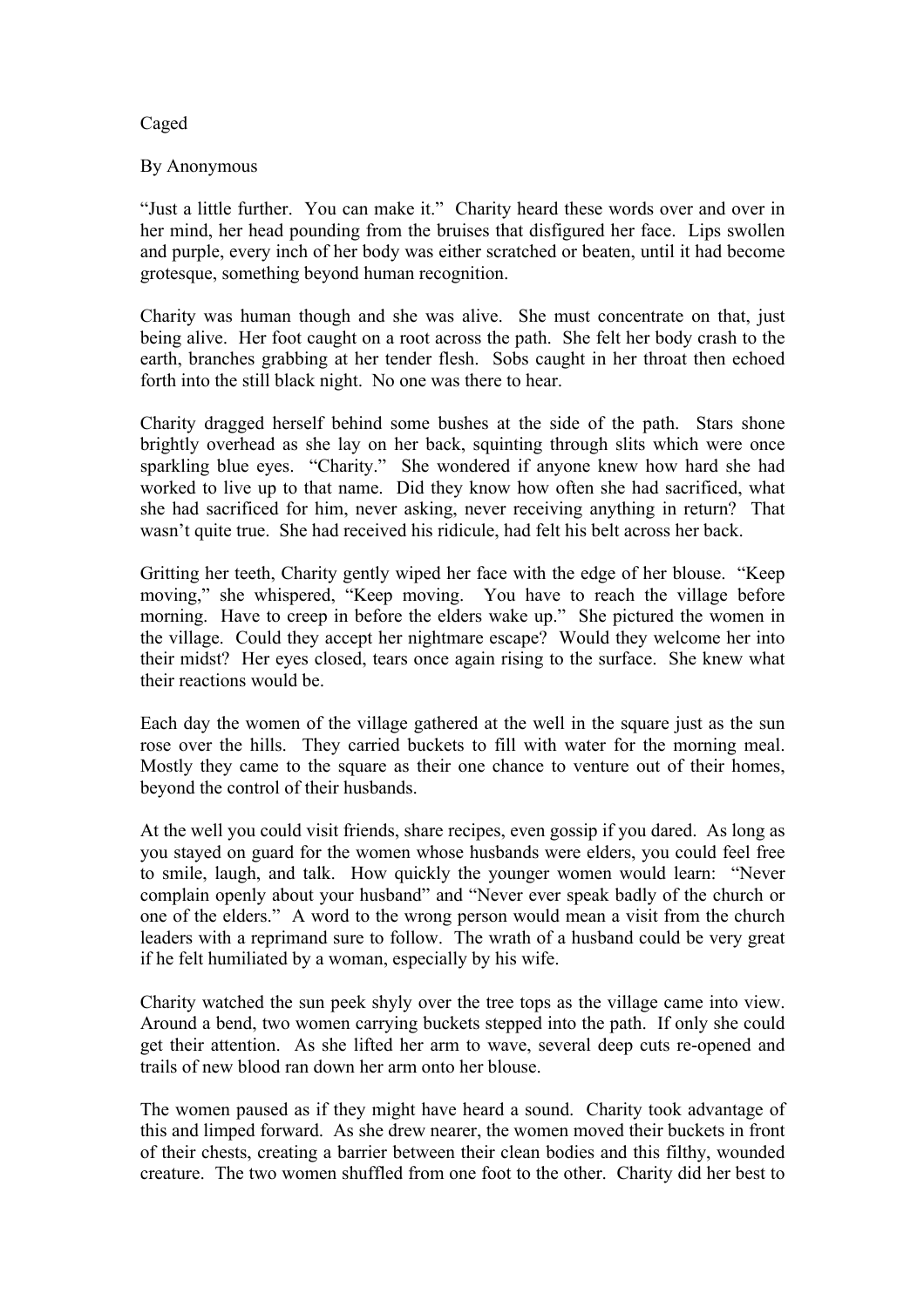smile, but her lips only cracked and blood trickled down her chin to join the redness already gathered near her shoulder. She saw the horror rising in the faces of the two women as their eyes looked quickly away. It seemed as if they could not hear her or that their ears refused to listen, and they turned their backs as Charity's voice croaked out, "Help me, please. Please?"

 The usual crowd gathered at the well that morning. Their chatter rose to hysteria as news of the "horrible monster" spread rapidly throughout their midst. A creature covered with blood, mangled and dirty was coming their way. Obviously she meant to kill them all as they drew their water from the well. Seized with fear, each one fled to the nearby safety of the church, but not before looking over shoulders for this anticipated horror, or curiosity.

Peeking out windows or around the door casing, the women watched as Charity shuffled into view. Slowly she put out her hand to steady herself against the well. She tried untying the bucket to lower it into the well, but her hands, stiff from bruises, fumbled and the bucket fell. Charity leaned over the edge, listening as it crashed into the water below. A muffled groan caught in her throat and she felt a strange burning behind her eyes. She was suffocating in the still, heavy air. All was blackness.

After watching the still body for quite some time, the women decided it was safe to come outside. They glided noiselessly, ever watchful in case the mystical creature might somehow change form and sneak up on them, doing God only knew what. Some recognized Charity despite the disfiguring welts and scars. Pain gripped their faces, yet loyalty forced it back, drove it down deep inside, hidden, controlled. It must be controlled, lest it control them, lead them to action, empathy, even love for this fallen creature.

The younger women turned to those older with questions and fear. Should they help? Was this woman one of them? Why didn't anyone move? Could she really harm them? Finally someone spoke.

"Sister, run and get your husband. He's an elder; he'll know what to do. You young ones don't touch her. Find something we can use to move her away from the well before the water is contaminated. Hurry now."

The woman who had spoken took off her apron, held it at arms' length, and walked bravely towards Charity.

"Sister, be careful. It might wake up and jump at you," someone whispered.

"Shh!" was her only reply as she skillfully placed the apron over Charity's head so that it hung down enough to cover her face and shoulders, now drenched with blood. With the ugliness hidden, the women breathed more easily. All they needed to do now was wait.

Constance, late as usual, hummed out loud as she walked, breathing in the fresh morning air. She had a great story to tell the women at the well this morning. Her pace quickened. The closer she got, the more evident it became that something out of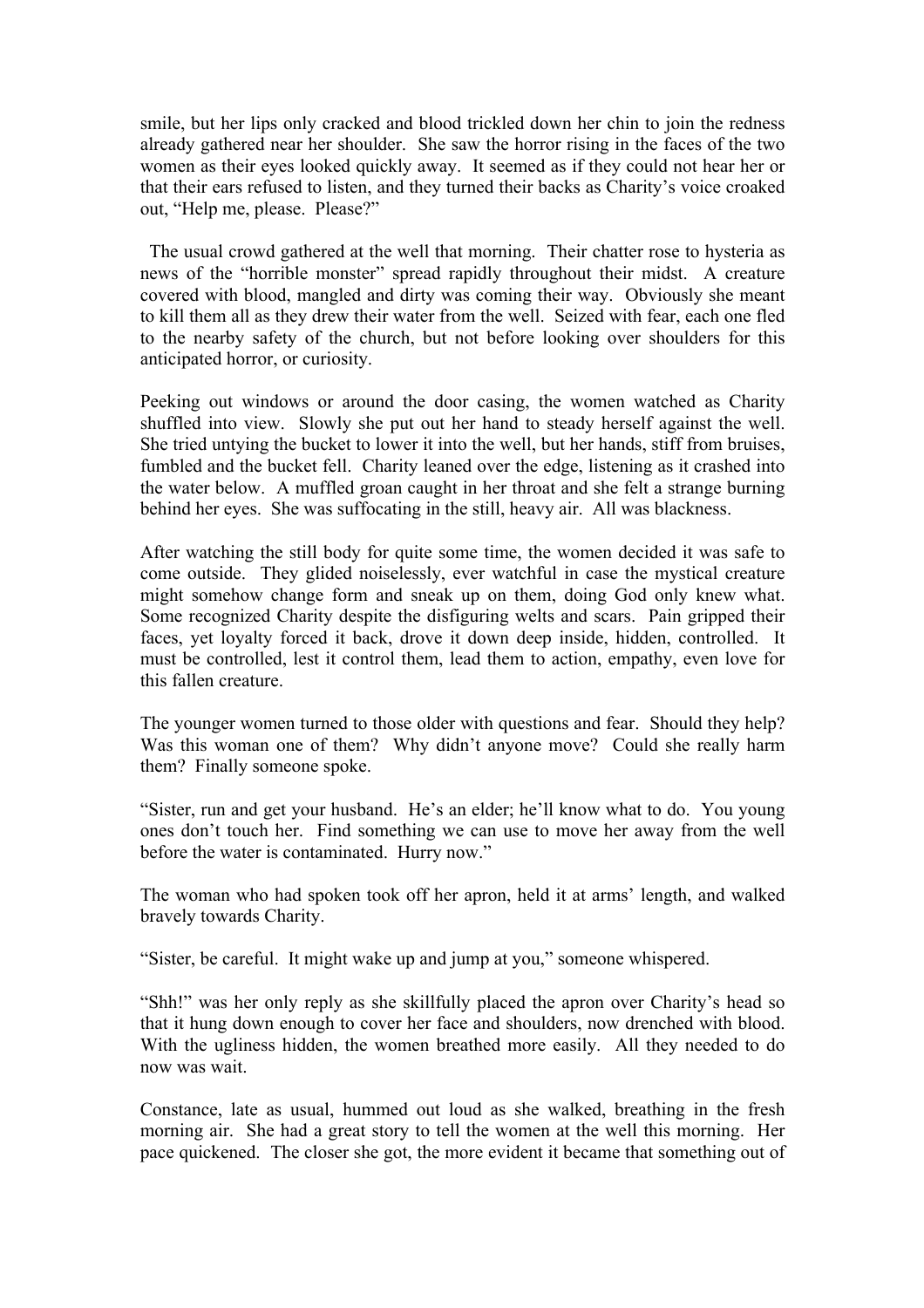the ordinary was happening. She could sense a change in the air, almost smell the panic. Her heart beat loudly in her chest.

Up ahead a group of elders was shouting instructions. The women must return home immediately. No questions were to be asked and no water taken. Constance veered off the path behind some tall pine trees, peering cautiously around a tree trunk. Having no husband at home to whom she must answer, she decided to stay. What were these men hiding? What was so terrible that only they were allowed to stay?

Their voices grew muffled and Constance could only make out the words "woman" and "traitor." She had to get closer. It was risky leaving the cover of the pine trees, but to the left of the well stood a stone bench with bushes on three sides. If she could make it there, she would be safely hidden from their view yet still able to hear clearly. Dropping to her knees, she slid her hands forward across the mossy earth. Silently she edged her way from behind the trees, her eyes never leaving the backs of the men who stood only a few yards from her reach. Constance dared not breath until she reached the safety of the bushes where she crouched as low as possible, craning her neck towards the men. Their words tumbled together.

"What shall we do with her? She can't stay here, she will contaminate our women."

"Not if we handle this right."

"What do you mean?"

"We can make an example of her. Let the women know what happens when you disobey."

"Yeah. This could be a really good thing, if we keep our heads about us."

"How do you figure that? She left her husband didn't she? And she left the church too."

"We will show what happens when you follow your own ideas."

"That's right!" shouted the crowd of men, raising their hands in the air.

"What do you have in mind?"

"We will build a fence around her. Build it right here in the middle of the square. That way the women will see her every morning when they come to fetch water. Let them watch her in prison. Maybe that will give them something to talk about besides their idle chatter and complaints about us men."

"Yeah. Gossip is the devil's work."

The men smiled with evil grins. The group was getting rowdy, so Constance shrank further back behind the bushes. "You three men go and find materials to build a fence strong enough to keep her prisoner. Brother Elder and I will stand guard. We'll make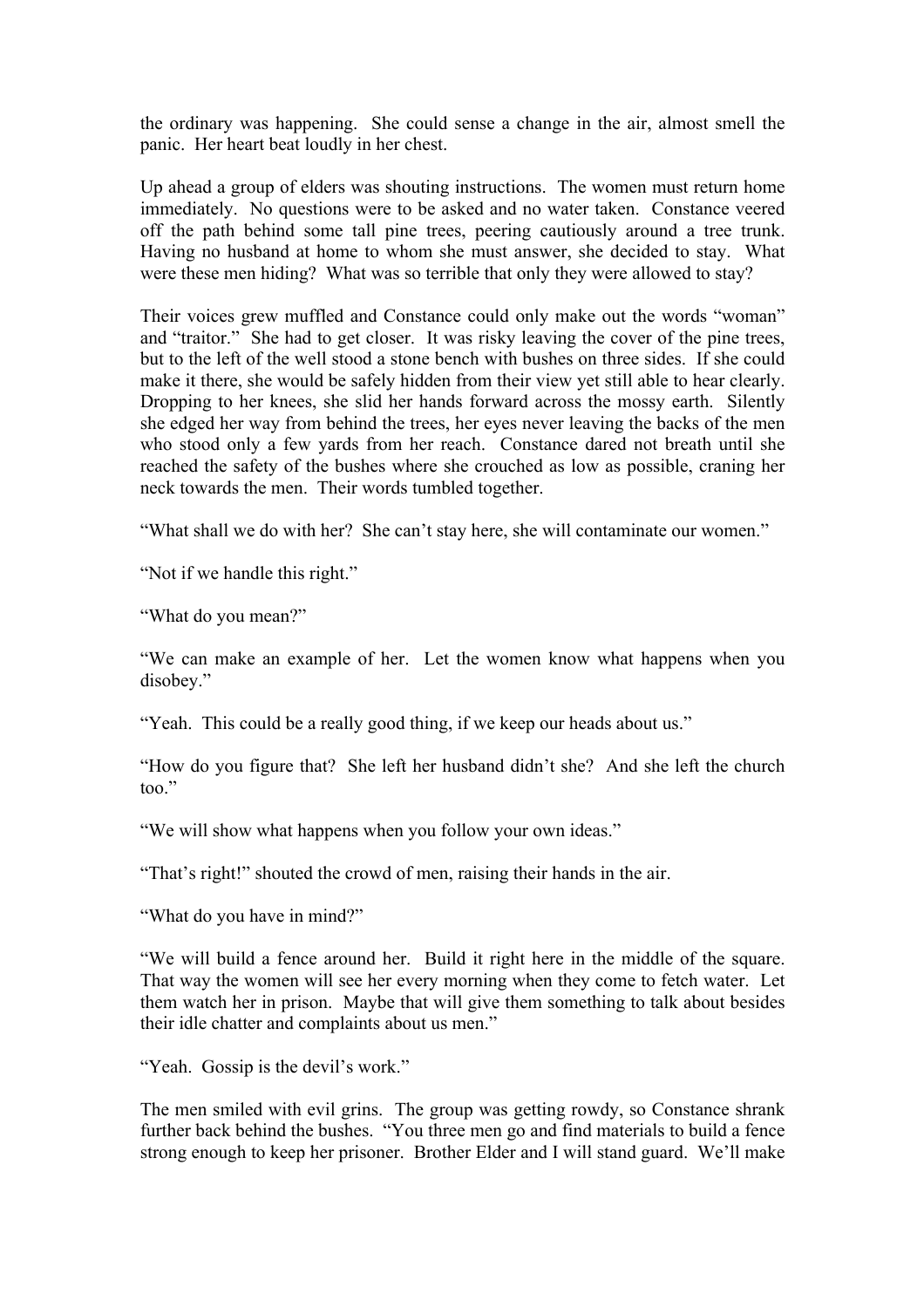sure this woman doesn't get any ideas about escape. We'll show Miss Charity you don't break the rules and get away with it."

Constance clasped her hand to her mouth, smothering the gasps threatening to escape. Charity? Could this be her long-time friend? Why would Charity need to escape? She must have heard wrong.

After the crowd of men left, Constance's eyes searched frantically for a glimpse of the prisoner. Charity lay crunched in a heap against the base of the well. The apron had been removed from her face. She didn't move. The head elder prodded her roughly with his foot and his partner did the same. Constance wondered if Charity were even alive. Perhaps it would be better if she were not. Tears fell uncontrollably onto the moss at Constance's feet. She knew she must return home quickly or risk being discovered.

All that day the prisoner lay still where the elders had dragged her, away from the well, but still in clear sight. She was aware of all that went on around her, however, but roused herself only occasionally to beg for water when anyone would pass near. She watched the men building their cage. It was no different here. She had always been imprisoned. Once the cage was completed to the satisfaction of the elders, the men shoved the prisoner roughly inside. They took turns walking round and round the bars, testing each one. Then, all at once, they left. Charity was alone.

As the afternoon approached, the women came out of their houses. Some ventured near the well and ultimately near the newly constructed cage. The prison bars soon made them brave and they sneered at the woman behind them who had once been one of them. Many circled her, wanting a closer look, yet still wary that she might do them harm. Her appearance was frightful, eyes red and swollen, the left one nearly shut. Deep purple bruises colored her cheeks, making them hideous like a monster's. Her dress was torn, exposing her thighs, covered with scrapes and dried blood. Embarrassed by this sight, several women turned away.

Charity crawled towards the bars. This was not some unfamiliar village. She had grown up here with many of these now apparent strangers. She stretched out her arms, pleading for help. "Water." She needed just one small sip. Wouldn't anyone lift the dipper and just pour it over her? Charity opened her mouth to beg, but the women quickly fled, leaving her once again a wounded bird in its cage.

Evening approached with dusk masking everything. A woman slowly crept from behind the bushes, her eyes shifting nervously from side to side. Within feet of the cage she stopped. She watched the outline of her friend searching helplessly for a way to reach the bounty of water just a few feet away. Constance stood, deadened in her tracks. Guilt held her in her place, unable to help this innocent being, someone close to her heart. Her eyes fixed, watching Charity struggle. Weak from exhaustion and hunger, the prisoner sank to her knees. She pressed her skin against the cool, damp earth, stretching her body flat. It was somehow soothing. She slept.

Something touched her arm and she awoke with a start. It was dark now, but her frightened eyes discovered a cold, hard object on the ground close to her. Charity lifted the metal lid and saw a pool of sparkling water inside. She listened to the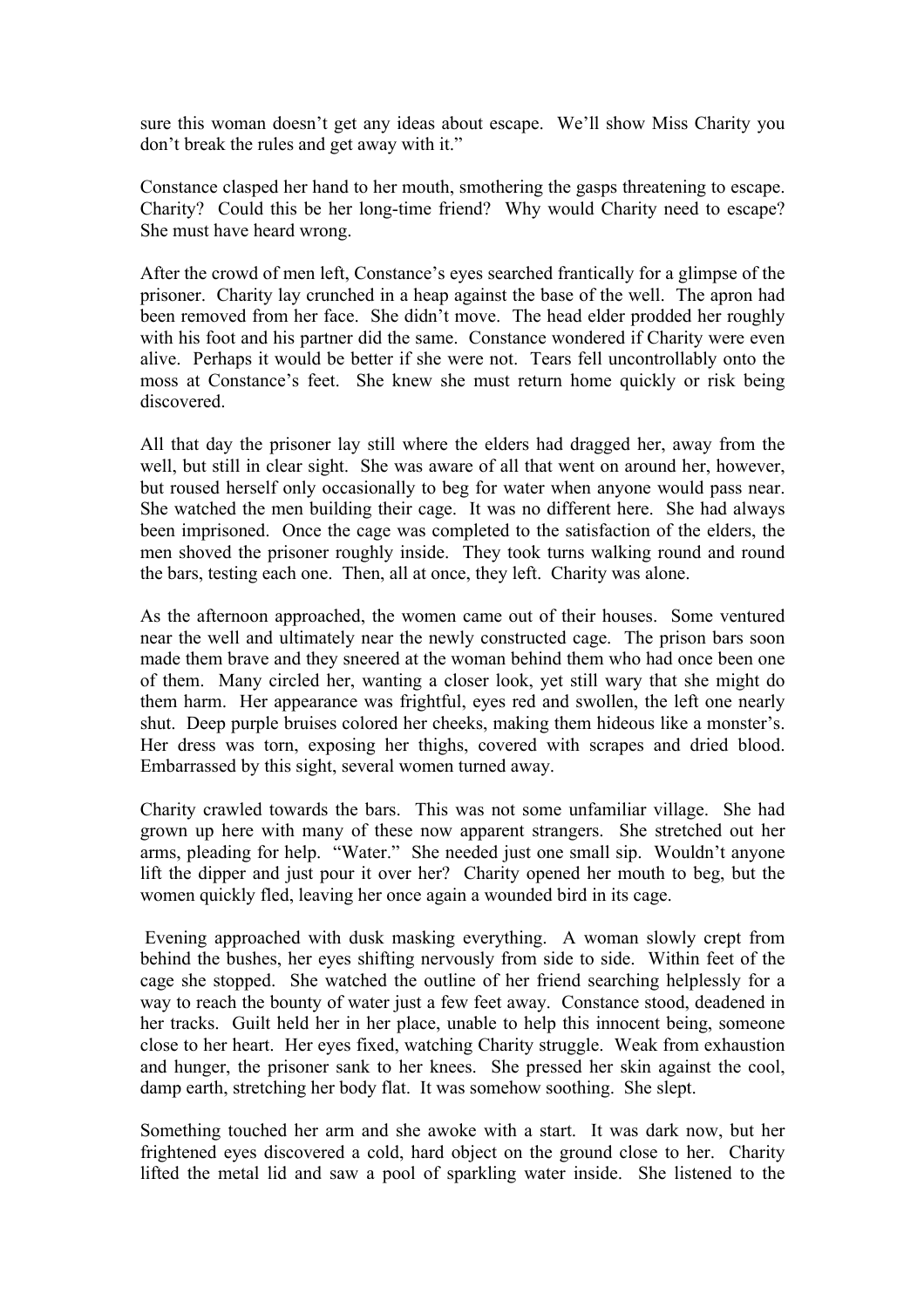footsteps softly entering the woods then quietly whispered, "Thank you." There was no reply.

The following day passed much as the first had. Charity slept most of the morning, waking only when the late morning sun crept to noon, leaving her with an unquenchable thirst. She again begged for water, but none would listen. The heat made Charity unaware of time passing. The sun glared and she was forced to close her eyes to the sights around the village square. It was only nightfall that provided a little relief as the shadows wrapped her in coolness.

Birds were chirping when Charity next awoke to the sound of footsteps moving softly. Focusing her eyes in the pale light of dawn, she saw a slim figure disappear behind the trees. Her head bowed in sorrow as she searched the cage. Perhaps this figure might be the friend who had brought the water she had so needed. Tucked neatly beneath a wild rose bush at the edge of her prison, she found a small package. Peering around to make sure no one was watching, Charity cautiously picked up the package. She hid it in her lap, protectively crouching forward as if one in pain. Inside the brown paper lay an apple, some bread, and a container of water. Her heart now warmed with the assurance of who had left this treasure. Charity recognized the homemade bread she now held in her hands. She had watched her friend Constance kneed and shape the dough many times, folding it until it formed her own special design.

Charity moved to the corner of her cage furthest from the well to enjoy her feast. The water soothed her lips and tongue as she swirled it around her mouth, letting her teeth and gums soak in the refreshing coolness. Gently she tore the bread into bite-size pieces. One by one, she pushed them carefully over her cracked lips onto her tongue, savoring the sweet goodness. The apple she would save. Returning to the rosebush, Charity clawed at the earth with her cracked fingertips until she had dug a hole large enough to hide the apple and she placed it softly inside.

Women's voices echoed once again as they made their morning trek to the well. Charity quickly sat down on the spot where her treasure was hidden. She knew what danger it would mean for Constance if anyone found out what she had done. The women, braver now, mocked her openly. Glaring eyes fixed themselves upon her every move. It was only when Charity's eyes met theirs that the ridicule changed to fear.

The crowd was larger today and they lingered long, risking the rage of husbands who were made to wait for their morning meal. Finally they turned to leave. Charity's heart jumped into her throat. She pushed herself to stand, moving as quickly as her stiff legs would carry her to the other end of the cage. The bars pressed firmly against her breast as she stretched to see over the crowd. At the edge of the group a face was looking back. The woman kept on moving, but her eyes were fixed on Charity. Why didn't she stop? How could she just leave? Charity sank hopelessly to the ground, her eyes lingering upon the well-known figure until she had moved out of sight. The now lost face in the crowd was Charity's mother.

Day dragged into night. The elders visited, questioning Charity over and over about her intentions. They recited her responsibilities, her guilt for leaving, the shame she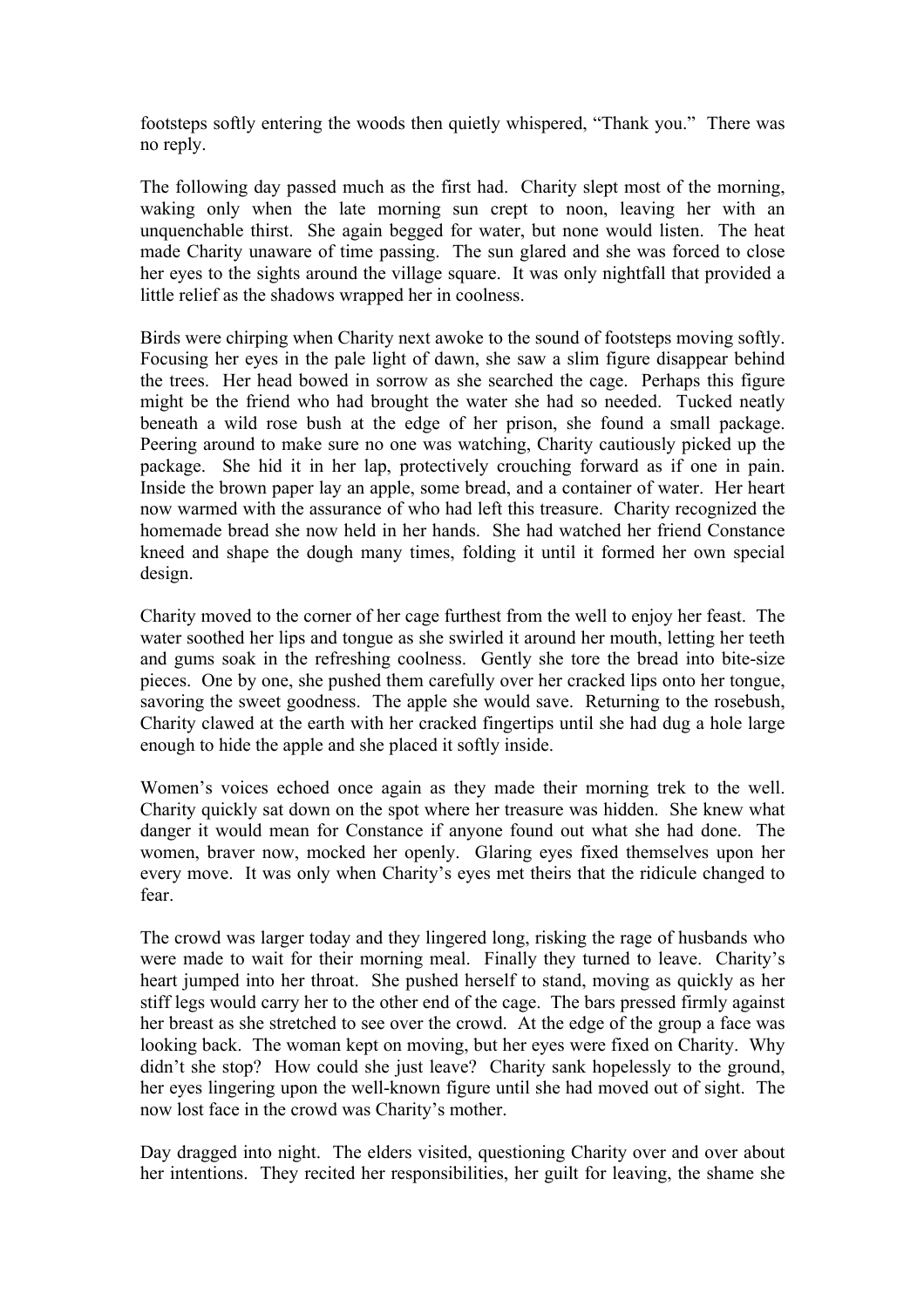should feel and punishment she must receive. After they left, Charity clasped her arms around her body to stop the shaking. Nearby a twig snapped. She listened in fear that one of the men had returned to torment her further, but the steps were too light. She knew it was a woman.

On the other side of her wall a face moved nearby. In the faint moonlight, Charity made out the familiar features. Soft blue eyes, a gentle smile, skin softly crinkled about her mouth and at the corners of her eyes. Wisps of brown hair lately turned gray fell over new wrinkles on her forehead. It was Constance.

Charity's hands instantly felt their way through the bars to the welcoming warmth of those on the other side. Constance cradled the worn fingers in her own and the two women stood in silence. Charity's eyes searched the face of her friend, feeling secure for the first time since she could remember. The years, which had passed so quickly, raced through her mind. Their friendship had been closer than even the love between two sisters. It felt the same now.

Constance gently loosened her grip, dropping her hands to her side as she sank to the ground. "I shouldn't be here, but I had to find out the truth. I know you better than anyone. I know you wouldn't just leave. Was it really terrible? No, wait. You don't need to answer that. Your beautiful face says everything. I can't blame you for leaving. I'm surprised you stayed this long. Everyone knew he was cruel to you, but this!" Her voice wavered; she couldn't continue. Warm pools of tears lingered on her cheeks before dropping to the earth, sinking out of sight. The two women talked long into the night, laughing gently, holding each other through the rough wooden bars. Shortly before dawn Constance rose.

"I can't help you escape; you know that don't you? If anyone knew I was here . . . I'd like to help you, really, but I can't. I mustn't. It would be wrong . . . in their eyes and I . . ." Constance lowered her head. "Is there anything I can get you?"

Charity pointed weakly towards the well. Her friend rose quickly, tiptoed to the well, and looked inside the bucket. A small puddle of warm water sat in the bottom. She couldn't risk the noise of lowering the bucket into the well this late at night. Constance scraped the water into the dipper and, walking cautiously so as not to spill even a drop, smiled warmly at her friend.

Constance finally broke the long silence, but she had to look away. "I have to leave now." Charity nodded. She knew her friend was risking grave punishment just by talking to her. Yet she had come. Charity's heart flooded with warmth. Constance whispered, "If I can't see you again, please know I'll always love you."

Charity's eyes were blinded with tears. She closed them to stop the flow. "I love you too," quietly escaped through her swollen lips. She opened her eyes. Constance was gone.

Charity still stood, looking through the bars as a new day began. Once again the women returned. They chatted and gossiped as though nothing had changed. An occasional glance towards the prisoner was a reminder of her place. No one spoke to her.